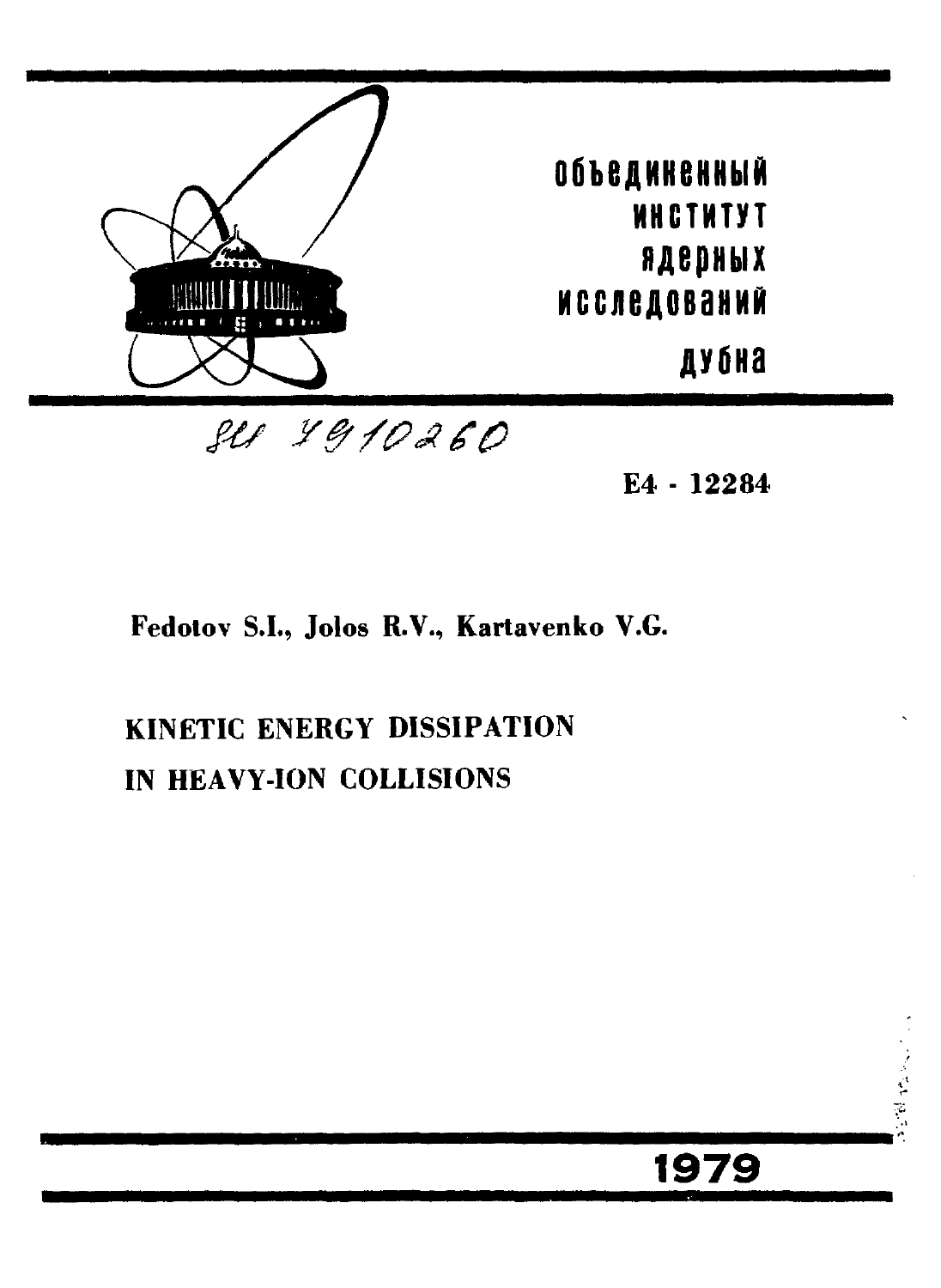E4 - 12284

## Fedotov S.I., Jolos R.V., Kartavenko V.G.

# KINETIC ENERGY DISSIPATION IN HEAVY-ION COLLISIONS

Submitted to **R** $\Phi$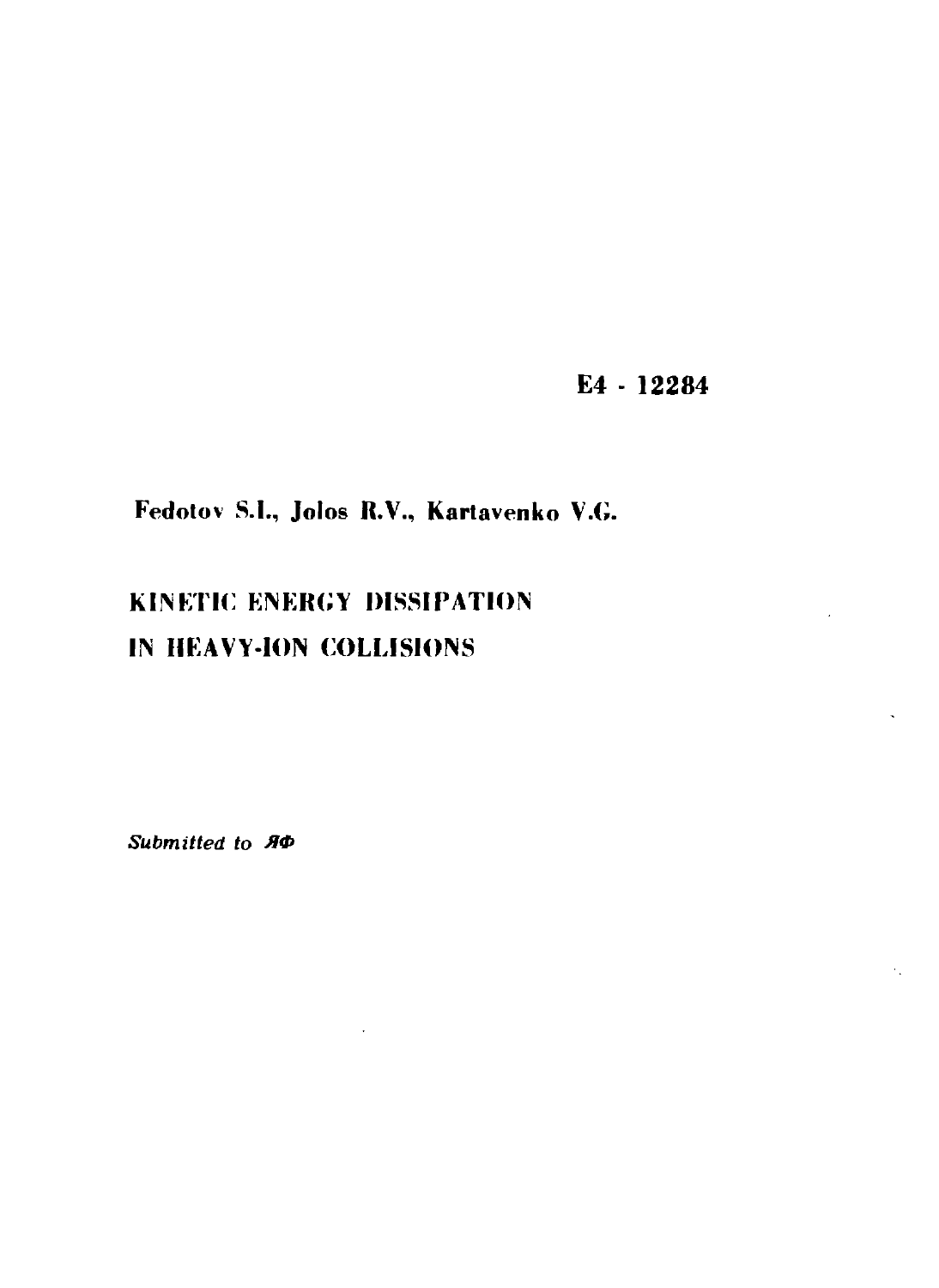Федотов С.Н., Джолос Р.В., Картавелко В.Г.

 $E1 - 122R1$ 

Двесивация книетической энергии в реакциях с тяжелыми понами

Песледуется механизм диссинации кинетической значани в глубокопоупругих столкновениях тяжелых ионов. Показано, что вначительная часть потерь канетической энергии объясняется возбужденном мультинодных колебаний илогности удерного вещества.

Основной вклад в диссинацию мергии дают не пропоряновальное скорости силы трения, а явно зависяющий от времени потенциал взаимодействия гяжелых новов, перепормированный с учетом вологуждения ятер.

Рабога выполнена в Лабоватории теоретической вилики ОИЯН.

Препринг Объединенного института ядерных исследований. Дубна 1979

Fedolov S.I., Jolos R.V., Karkivenko V.G.

E1 - 12281

Kinelic Energy Dissipation in Heavy-Ion Collisions

Kinetic energy dissipation mechanism is considered in deep inelastic heavy-ion collisions. It is shown that the significant part of the kinetic energy loss can be explained by the excitation of the nuclear matter multipole vibrations.

The main contribution to the energy dissipation is given by time dependent heavy-ion interaction potential renormalized due to the nuclear excitations, rather than by the velocity proportional frictional forces.

The investigation has been performed at the Laboratory of Theoretical Physics, JINR,

Preprint of the Joint Institute for Nuclear Research. Dubna 1979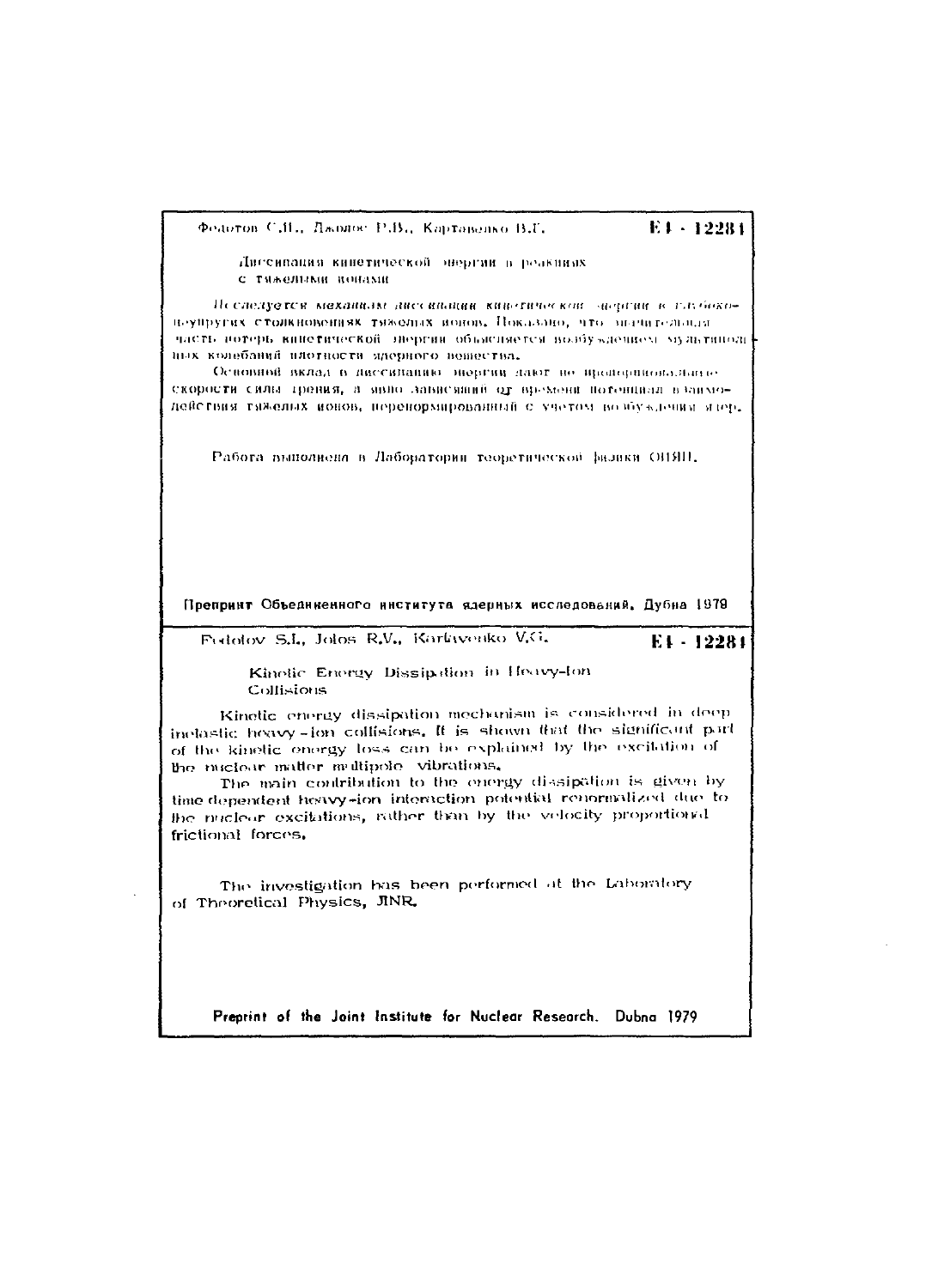#### **1. Introduction**

**Damping of the energy of the relative motion - the degree of the inelasticity of the collision process - determines main**  characteristics of the deep inelastic collisions of heavy ions<sup>/1/</sup>. **characteristics of the deep Intelastic collisions of the reaction products<sup>/2/</sup>. So.** the elucidation of the energy damping mechanism allows the understanding of the hole reaction course.

Dissipation of the kinetic energy characterizes the reaction time, since in the reactione the energy of the relative motion always partly converts into the inner excitation energy, and the process of establishment of equilibrium is not finished during the heavy-ion deep inelastic collision. This fact gives us a possibility of useing the value of the kinetic energy loss as a measure of the reaction time, that is to get information about the development of the collision process in time.

The scale of the kinetic energy loss (100-300)  $\text{MeV}^{3/2}$  tells us that the excited nuclear states due to the large value of the excitation energy can in principle be of the complicated structure. But since the time of the energy loss is short  $({\sim}10^{-22}$  sec)<sup>/4/</sup>. **BODE CONETENT DECHANIAD Of the energy damning may exist. It means** that the doorway states in the reaction can be of the collective type. It follows from the large value of the energy loss that first of all it is necessary to take into account high frequency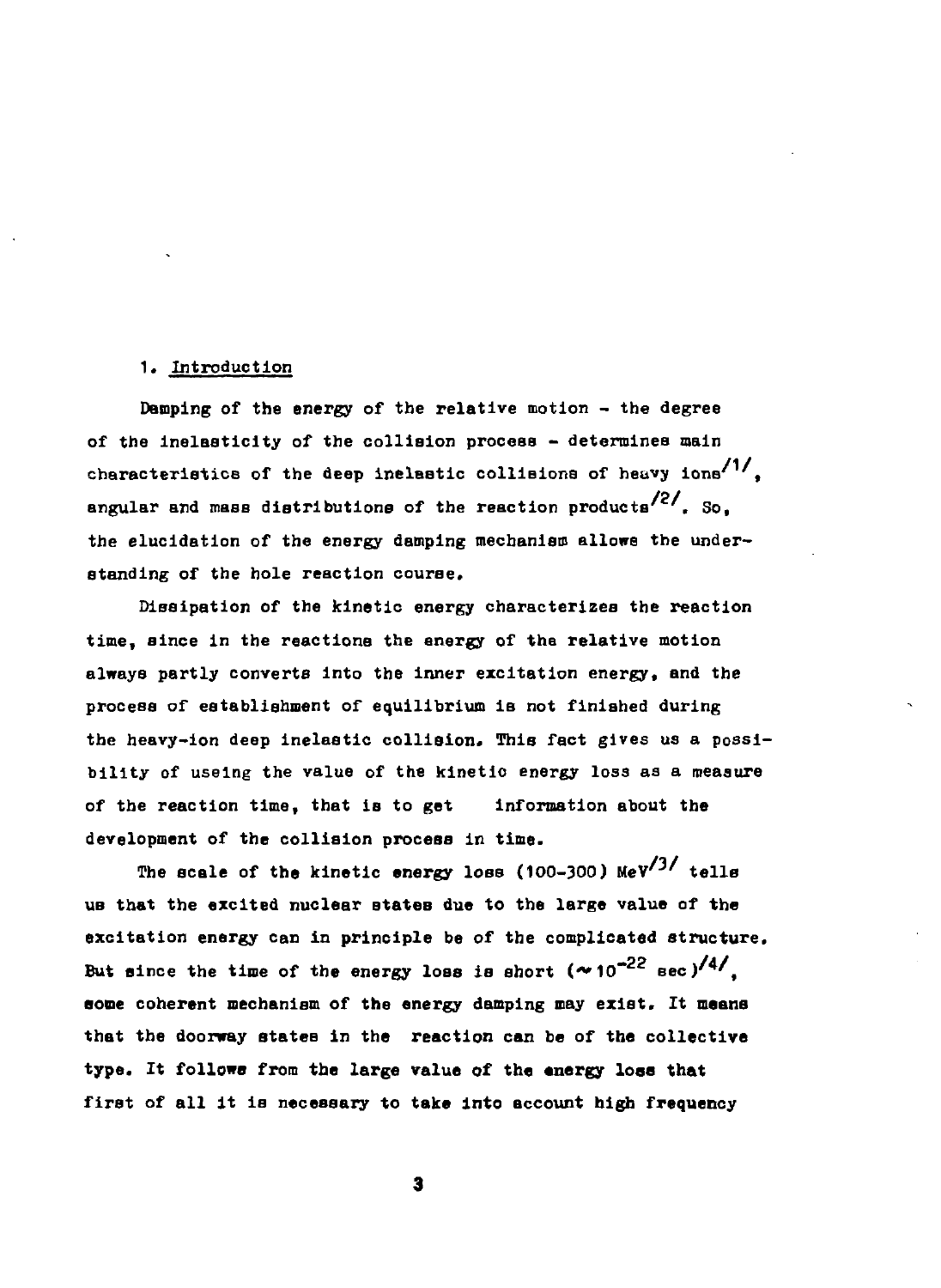modes. Anwng them the most important are the multipole vibrations of the nuclear matter density (giant resonances) $/5,6/$ .

In the present paper we shall try to explain the effect of the kinetic energy dissipation in the deep inelastic collisions of heavy ions based on the assumption about the preferential excitation of giant resonances.

#### 2. Equations of motion

Prom the variety of dynamical variables describing the process of heavy-ion collisions, we single out the coordinates of the relative distance  $\vec{R}$  and the amplitudes  $d_n \rho_m$ , characte-/ 7 / rizing nuclear density vibrations . The Hamiltonian of such a system can be written as a sum of three terms:

 $H = T_{\text{kin}} + H_{\text{a}}(\vec{\alpha}, \vec{\alpha}) + V(\vec{R}, \vec{\alpha})$ ,  $(1)$ where  $T_{\kappa m}$  is the kinetic energy,  $H_{\rho}(\alpha', \alpha')$  is the sum of the inner Hamiltoniana of the interacting nuclei. Prom many excited nuclear states, we conserved in *H0* only multipole vibrations of the nuclear matter density. The last term in (1) is the potential energy of the colliding nuclei. It depends through the amplitudes  $\alpha'$ <sub>n</sub> $\beta$ <sup>*m*</sup> on the inner nuclear states. This term contains average nucleus-nucleus interaction potential  $V(R)$  independent of  $\alpha'_{n\ell m}$  and the coupling term of the relative motion with the density vibrations  $H_{int}(\vec{k},\alpha)$ :

In order to get  $\bigvee\{R\}$  ,  $d$  ) we can use the folding procedure togethe with the expression for the densities  $\int_A(\vec{2},\alpha)$  and  $\int_A(\vec{2},\alpha)$  of the colliding nuclei<sup>/8/</sup>. This procedure is quite satisfactory for the description of the peripheral reactions and gives us the following expression for  $V(\vec{R}, \alpha)$ :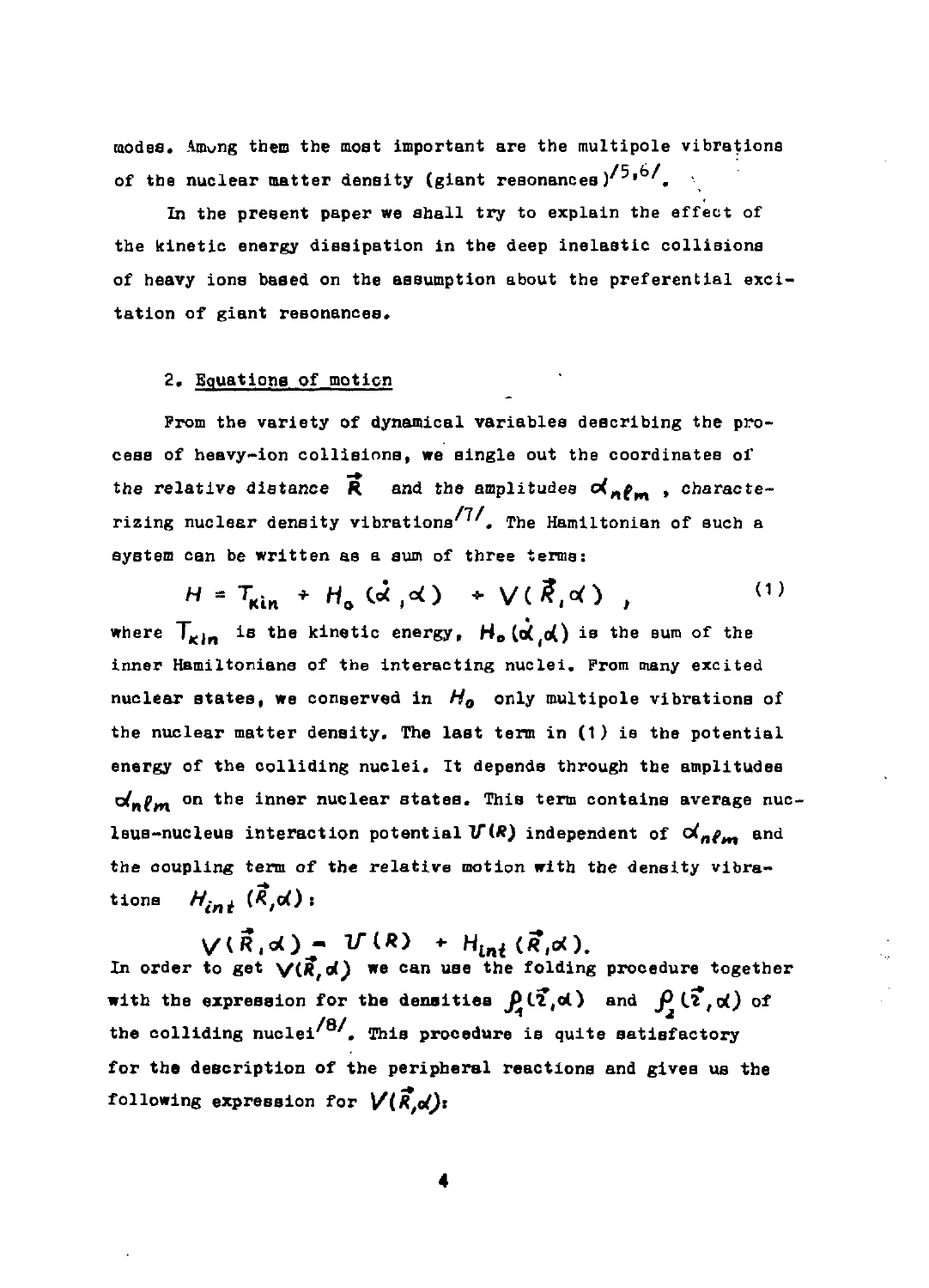$$
\mathcal{V}(\vec{R}, d) = \int d^3z_4 \ d^3z_4 \ \int_1^c (\vec{z}_1, d) \ \mathcal{V}_{12}(\vec{R} + \vec{z}_4 - \vec{t}_1) \ \int_2^c (\vec{z}_2, d) \ . \tag{2}
$$

For the nuclear density  $\rho(\hat{u}, \alpha)$  the following expansion can be  $_{\text{used}}$ /7/,

 $\rho(\vec{z},\alpha) = \rho_0(\vec{z}) + \rho_0(\alpha) \sum_{m \ell = 0} d_{\ell}(\kappa_n \ell z) Y_{\ell m}^*(\vec{z}_\ell) \alpha_{n \ell m},$ where  $\mathbf{p}(\bar{x})$  is the nuclear ground state density, and  $K_{\mathbf{a}\ell}$  are the wave numbers, characterising eigenmodes of nuclear density vibrations.

The nuclear part of the term in (2) independent of  $\alpha$ can be given<sup>/8/</sup> in the proximity form<sup>/9/</sup>. This potential will be used in the present paper. The analogous result for  $U(R)$  is obtained in the energy density formalism<sup>/10/</sup>.

Linear in  $\alpha'$ terms in (2) describe the coupling of the relative motion with the density vibrations. Assuming that the density fluctuations are relatively small, we neglect in the present work the quadratic in od terms. As a result we get for  $H_{int}(\vec{R},\alpha)$ : <sup>1)</sup>

$$
H_{int} = \sum_{n \ell m} \widetilde{\delta}_{n \ell m}(\vec{k}) \alpha_{n \ell m}
$$

If the nucleon-nucleon potential is given by the expression  $111/$ 

$$
\mathcal{V}_{12}(\vec{z}_1 - \vec{z}_2) = f_{in} \left( \frac{d f_1(o)}{d \epsilon_F} \right)^{-1} \delta(\vec{z}_1 - \vec{z}_2)
$$

where  $f_{in}$  is the constant of the effective interaction of nucleons in nucleus and  $d\mathcal{R}^{(0)}/d\varepsilon_{\varepsilon}$  is the derivative of the density with respect to the Permi energy, then  $\sum_{n=m}^{\infty}$  takes the form

 $\tilde{\delta}_{n\ell m}^{(t)}(\vec{R}) = \int_0^t (0) \left( \frac{dP_t(o)}{d\epsilon_F} \right)^{-t} \hat{f}_{in} A_{in} \Gamma_{in}^{(R)}(R) Y_{\ell m}(\vec{R}/R)$ .<br>In the last expression the form factor  $F_{n\ell}$  includes includes the parameters characterizing the size of the interacting nuclei, and  $A_{(4)}$ is the number of nucleons in the target nucleus.

<sup>1)</sup> In  $d_n \ell_m$  we omit the indices referring them to one of the colliding nucleus and suppose  $H_{int}$  contains the terms pertaining to both interacting nuclei.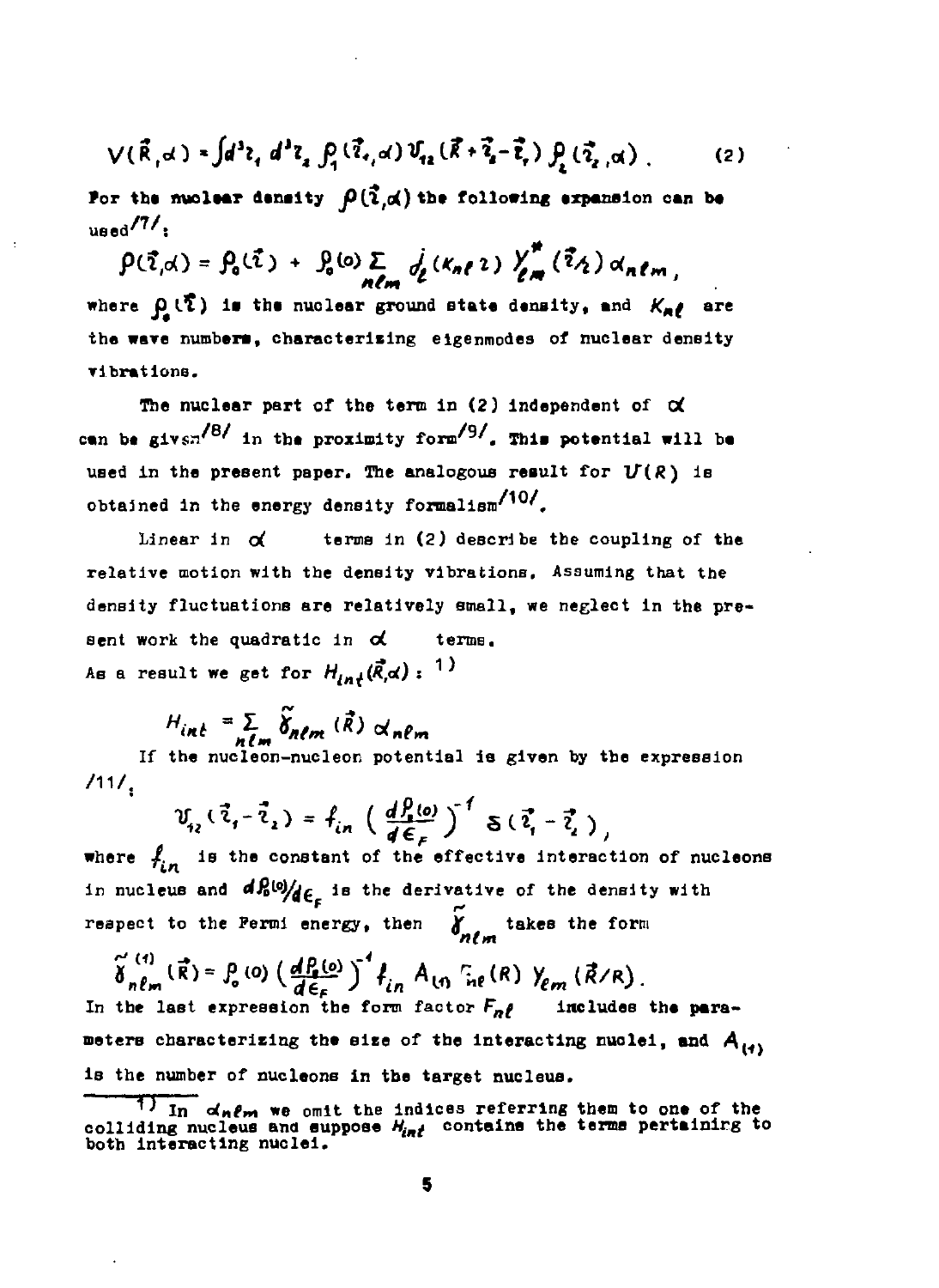The expression for  $H_{int}$  can be obtained also in the another more phenomenological way. To this end let us use the fact that the parameters of the potential  $\mathbf{U}(\mathbf{R})$  such as nuclear radii  $R_{4,2}$ are in principle the dynamical variables depending on o

 $R_{1,2}(\vartheta,\varphi) = R_{1,2} (1 + \sum_{n \ell m} (K_{n\ell} R_{1,2})^4 \frac{1}{\ell} (K_{n\ell} R_{2,2}) d_{n\ell m} \gamma_{\ell m}^{\mu} (\vartheta,\varphi))$ . (3) Substituting (3) in the expression for  $U(R)$ , expanding it in powers of  $\alpha'_{n}$  $\beta_{m}$  and taking into account only the first order terms in  $d$ , we get:

 $H_{int} = \sum_{n \ell_m} \tilde{\delta}_{n \ell_m}(\vec{k}) d_n \ell_m$ 

 $\widetilde{\delta}_{n\ell m}(\vec{R})=R_{1,2}\frac{\partial U}{\partial R_{1,2}}\sum_{n\ell m}J_{\ell}^{'}(K_{n\ell}R_{1,2})\cdot(K_{n\ell}R_{1,2})^{-1}\gamma_{\ell m}^{*}(\vec{R}/R),$ Let us get the equations of motion for  $\vec{k}$  and  $\alpha'_{n\ell m}$ :

$$
i \dot{\uparrow} \dot{\vec{R}} = \mathbf{E} H_1 \vec{R} \, \mathbf{I} = -\frac{\dot{\mathbf{A}}^2}{M} \, \vec{V}_R \,, \tag{4}
$$

$$
-\vec{\lambda}^{2}\overrightarrow{\hat{R}}=[H,[H,\vec{R}]] = \frac{\hbar^{2}}{M}(\vec{\nabla}U(R)+\sum_{n\ell m}\vec{\nabla}\tilde{\delta}_{n\ell m}(\vec{R})\cdot\Delta_{n\ell m}),
$$
  
And for  $\Delta_{n\ell m}$ 

$$
- \frac{1}{2} \ddot{d}_{n\ell m} = \frac{1}{2} \omega_{n\ell}^2 d_{n\ell m} + \frac{1}{2} \eta_{n\ell} d_{n\ell m} + \frac{\hbar^2 \omega_{n\ell}^2}{2 f_{in} \rho_{\phi}^2 \omega} \frac{d \beta_{\phi}(\omega)}{\omega_{n\ell}} \widetilde{\delta}_{n\ell m}(\vec{R}) , \quad (5)
$$
\nwhere\n
$$
\mathcal{N}_{n\ell} = \int_{0}^{R_{\ell}} \gamma^2 d\omega \frac{d}{d\epsilon} (K_{n\ell} \omega) .
$$

In deducing equation (5), the harmonic approximation for the density vibrations has been used. Moreover, the damping  $\int_{\mathcal{B}} g \, d_{\mathbf{m}\ell}$ has been included into this equation to describe effectively the coupling of the density vibrations with the other nuclear degrees of freedom not included in the Hamiltonian. The equation analogous to (5) but for the variable describing longitudinal nuclear deformation in fission has been analyzed in /12/.

Solving (5) with respect to  $\alpha_{n\ell m}$  and substituting the result into  $(4)$ , we get: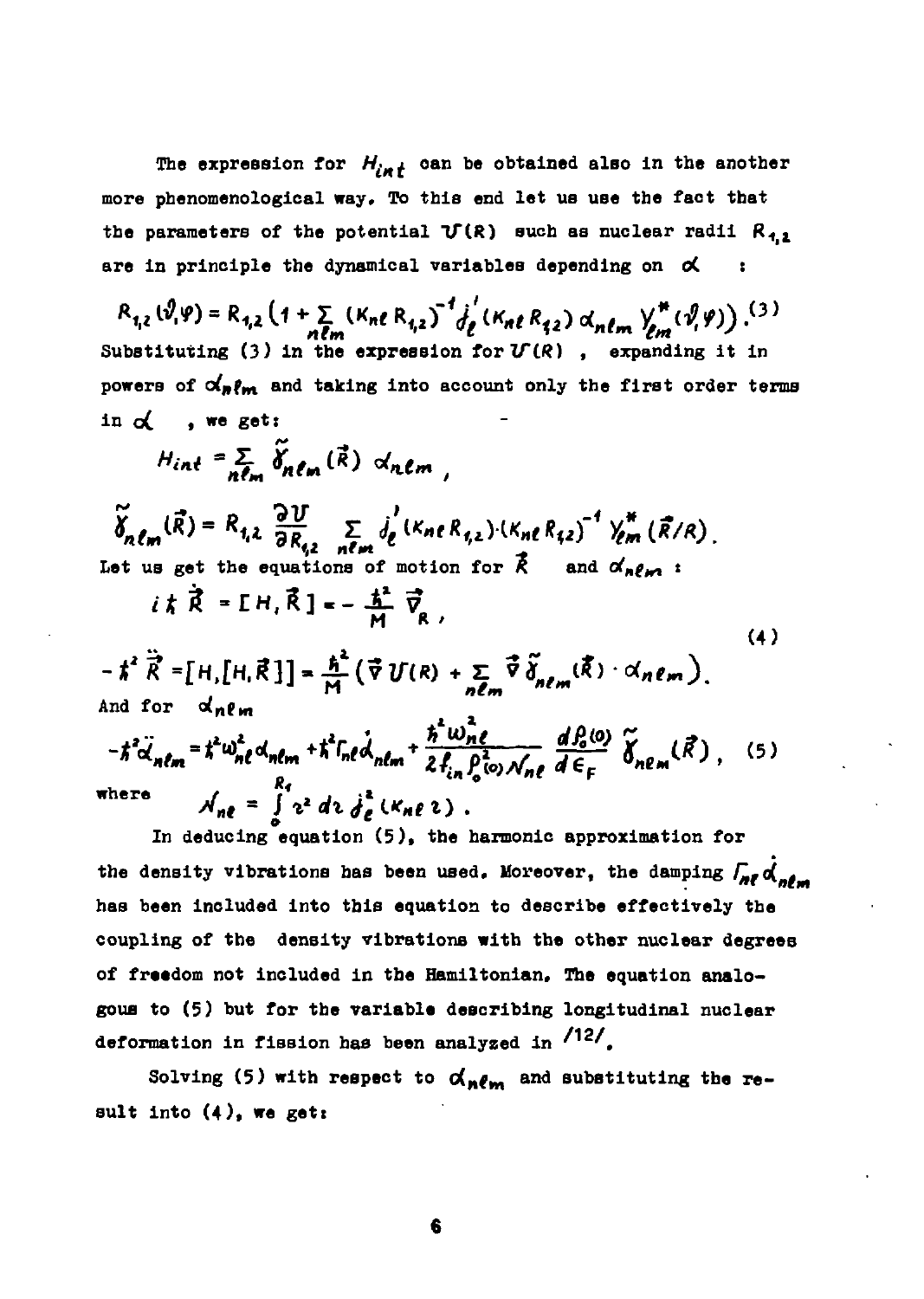$$
M\ddot{\vec{R}} + \vec{v} \, U(\vec{R}) = \frac{2}{\hbar} \sum_{n \ell m} \vec{v} \tilde{b}^{\prime}_{n \ell m} \frac{(\vec{R})}{4f_{in} \rho_{e}^2} \frac{\hbar \omega_{n\ell} d\hat{F}_{e}(0)}{\sqrt{n_{e}}} \cdot \frac{\omega_{n\ell}}{\Omega_{n\ell}} \times
$$
\n
$$
x \int_{0}^{t} exp\left(-\frac{1}{\hbar} \int_{n\ell} (t-t') \sin \Omega_{n\ell} (t-t') \cdot \tilde{b}^{\prime \prime \prime}_{n \ell m} (\vec{R}(t')) \, dt' \right), \qquad (6)
$$

where  $\dot{\mathcal{L}} = \mathbf{O}$  is the moment when nuclear forces begin to act, and  $\Omega_{ab}^2 = \omega_{ab}^2 - \frac{1}{L} \Gamma_{ab}^2$ .

The presence of the integral term in (6) means that the cha**racter of the relative motion at the moment** *t* **is determined by the whole preceding motion along the trajectory.** 

**In principle equation (6) can exactly be solved numerically, but for the comparison with the phenomenological models it is usefull to expand the quantity** *Y* **{ R u'j ) under the integral in (6) in**  , *Mm* 

**powers of**  $(t-t')$  **i**  $\widetilde{\delta}_{n\ell_m}(\vec{R}(t')) = \widetilde{\delta}_{n\ell_m}(\vec{R}(t)) - \vec{R} \cdot \widetilde{\delta}_{n\ell_m}(\vec{R}(t)) \cdot (t-t') + \dots$ In fact it will be the expansion in powers of the velocity  $\dot{\vec{R}}'$ / $\leftrightarrow$ **and of higher derivatives of** *H U)* **. Such an expansion has sense if the velocity of the relative motion is small in comparison with**  the characteristic velocities of inner motion or the widths  $\Gamma_{\mu\rho}$ are large so that  $\tilde{\delta}_{n\ell m}$  is changed (slightly) during the time  $\sim \frac{\hbar}{\sqrt{n}}$  .

**As a result the integro-differential equation (6) becomes differential equation. The first term in the right-hand side of**  (6) independent of time derivatives of  $\vec{R}(t)$  -SU( $R, t$ ) is the re $normalization of the potential  $U$  . It is necessary to stress that$ **this term is generated by the excitation of nuclei and depends on**  time. The second term is proportional to  $\dot{\vec{R}}(t)$  and can be inter**preted as a frictional force. The subsequent term proportional to** 

*Kit)* **is the renormalization of the reduced mass and so on. In the present work we consider only the first two terms. In such an**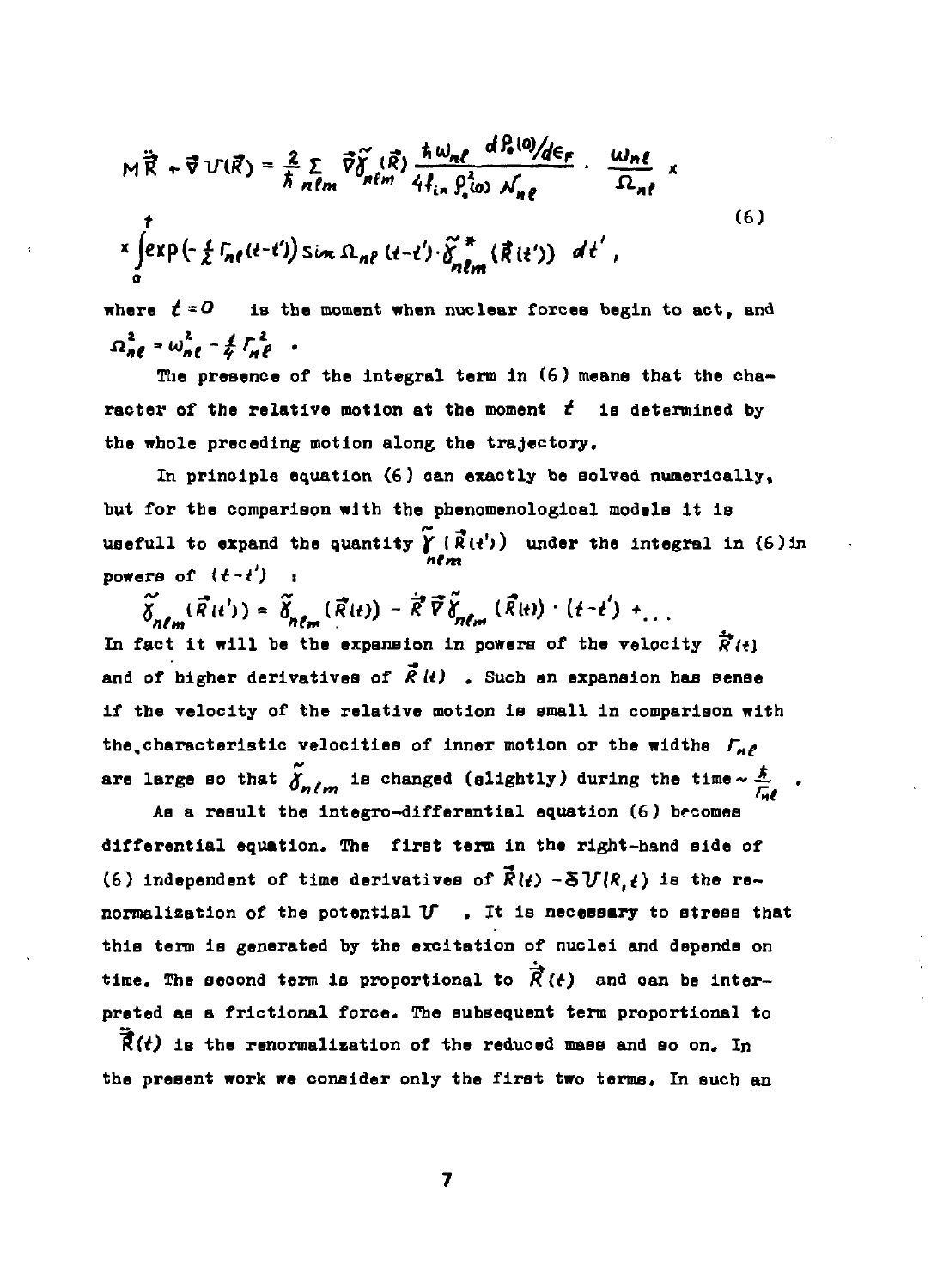approximation equation (6) can be rewritten in the following way:  
\n
$$
M\vec{R} + \vec{V}U(\vec{R}) = \sum_{n\ell m} \frac{\vec{V} \left| \int_{m\ell m} (\vec{R}) \right|^2}{\hbar w_{\ell}} \cdot \frac{\hbar \omega_{n\ell}}{4f_{\ell n} \beta_e^{2}(0)} \frac{dR(0)}{\rho_{n\ell}} \times
$$
\n
$$
x(4-\exp(-\frac{1}{\hbar} \ln \epsilon)) \cdot (\cos \Omega_{n\ell} t + \frac{\ln \epsilon}{2 \Omega_{n\ell}} \sin \Omega_{n\ell} t)) -
$$
\n
$$
- \sum_{n\ell m} \frac{2}{\hbar} \frac{3}{\omega_{n\ell}^{3}} \vec{V} \vec{S}^{*}_{n\ell m}(\vec{R}) \cdot (\vec{R} \cdot \vec{V}) \vec{S}_{n\ell m} (\vec{R}) \frac{\hbar \omega_{n\ell}}{4f_{\ell n} \beta_e^{2}(0)} \frac{d\beta_e(0)}{\rho_{n\ell}} \times
$$
\n
$$
x(r_{n\ell} - \exp(-\frac{1}{\hbar} \Gamma_{n\ell} t) \left( (r_{n\ell} + \omega_{n\ell}^{2} t) \cos \Omega_{n\ell} t -
$$
\n
$$
-(1-\frac{1}{\hbar} \Gamma_{n\ell} t) \frac{\omega_{n\ell}^{2}}{\Omega_{n\ell}} \sin \Omega_{n\ell} t - \frac{r_{n\ell}^{2}}{2 \Omega_{n\ell}} \sin \Omega_{n\ell} t) \right)
$$

The dependence of the additional potential  $\delta V$  and the formfactor of the frictional force on time is a consequence of the memory of the system about the history of the collision process. Disregard of this effect is equivalent to changing of the low limit of integration in (6) from  $t = 0$  to  $t \rightarrow -\infty$  $. as in$ linear response theory $\frac{13}{\lambda}$ . In this case the additional potential SIJ and the form factor of friction force are independent of time and take asymptotic values.

The results of calculations of the potential  $\delta U(R,t)$ :

$$
\delta U(R,t) = \sum_{n \ell m} \frac{|\tilde{\delta}_n \ell_m(R)|^2}{4 \ell_{in} \rho_o^2(\omega) A_{n\ell}} \frac{dR^2 \omega}{d\epsilon_r} \left(1 - \exp\left(-\frac{1}{2} \Gamma_{n\ell} t\right) \right) \tag{7}
$$

 $x(\cos \Omega_{m\ell}t + \int_{m\ell}/2 \Omega_{m\ell} * \sin \Omega_{m\ell}t)$ <br>are shown in fig. 1 for the reaction  $A_1 + T\ell$ , It is seen that **AU** takes an asymptotic value at  $t \sim 10^{-22}$  soc.

According to the estimates made in the phenomenological analysis of the deep inelastic collisions of heavy ions, this time is of the same order as the kinetic energy loss time. Consequently.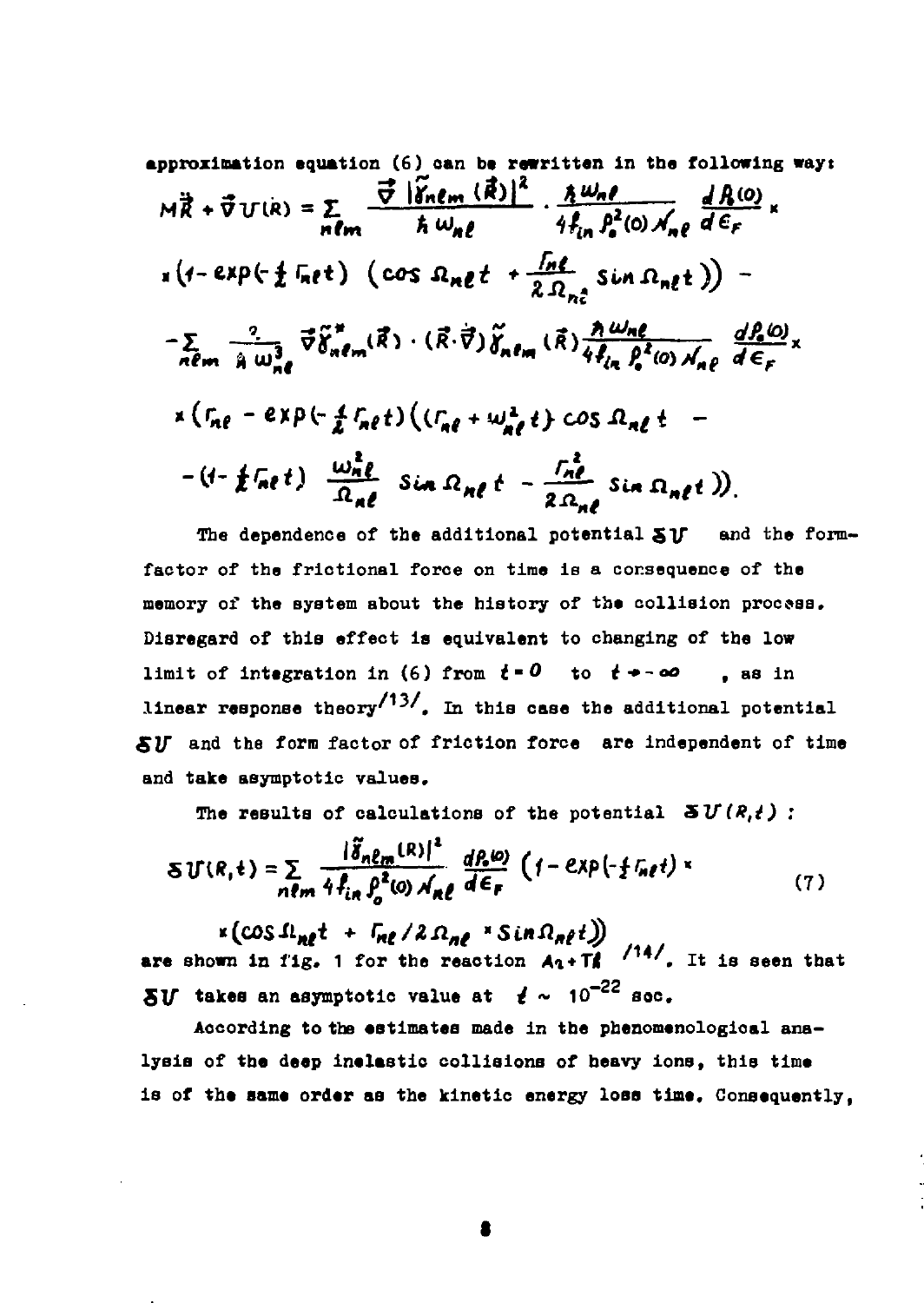

**Pig. 1.** Dependence on time of the additional potential  $\text{SU}(R, t)$ . **(arbitrary units).** 

**to inveatigate the kinetic energy damping mecbanism it is neces**sary to conserve the time dependence of  $\delta U$ . So, we cannot include  $\delta U$  into the static potential  $U$ . The time dependence **of** *SV* **is a source of the dissipation of the relative motion energy. The ideology of the linear response corresponds more to**  the relatively slow processes such as fission<sup>/15/</sup>.

#### **3. Dissipation of the kinetic energy**

**Let us start from the consideration of frlctional forces which are traditionally Included in the phenomenological models. The coefficient of radial friction oaloulated by us is significantly** 

and in  $-26$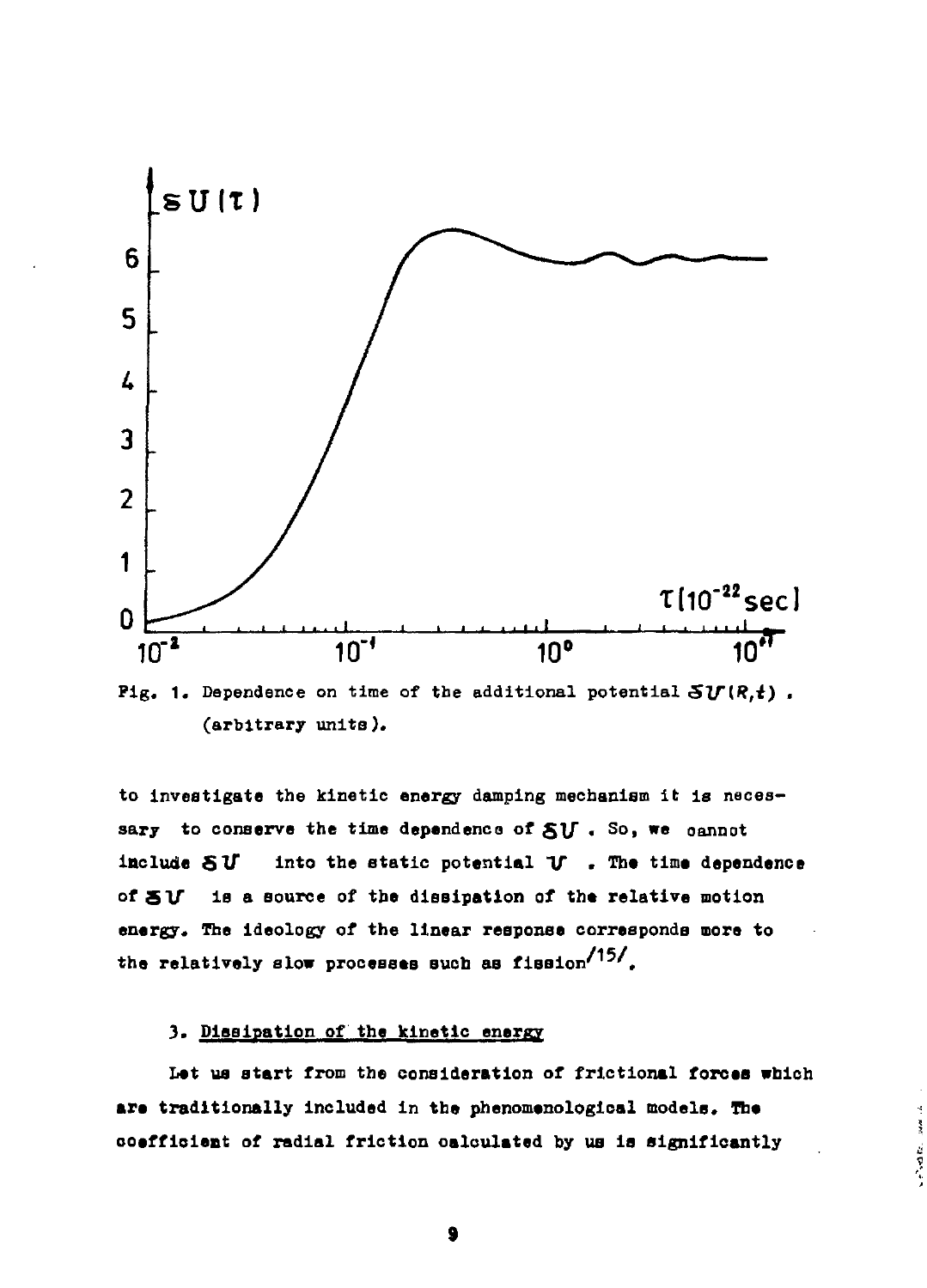**smaller (by 50 - 100 times) than it is required for the explanation of the experimental results only by the frictional forces.** 

**It contradicts the usual assumptions. Thus it is necessary to investigate the contribution to the energy damping of the additional potential 5lT . Usually, this effect was not taken into account**  $\binom{13}{}$  because of neglect of  $\delta J$  time dependence<sup>2</sup>).

**Neglecting in (6') the frictional forces and Integrating this**  equation from  $\boldsymbol{t} = \boldsymbol{0}$  (the moment when nuclear forces begin to act) up to  $t \cdot \overline{t}_{int}$ , where  $\overline{t}_{int}$  is the collision time, we get the **following expression for the excitation energy of the interacting**  nuclie  $E^*(\mathcal{I})$  (i.e., for the kinetic energy loss):

$$
E^{\ast}(\tau) = \int_{0}^{\tau} \frac{\partial U(R, t)}{\partial t} dt
$$
 (8)

**In this work we will not perform detailed trajectory calculations, but confine oureelves to qualitative estimates. To this end in the right-hand side of (8) we change the relative distance between the colliding nuclei R , by the average distance** *<Я>* **. Taking into account (7), we get from (8):** 

$$
E^{*}(\mathcal{F}) = \mathcal{S} \mathbf{U}(\langle R \rangle, \mathcal{I}) = \sum_{n \in \mathbb{N}} \frac{|\widetilde{\delta}_{n} \ell_{m}(\langle R \rangle)|^{2}}{4 f_{in} \rho_{o}^{2}(\omega) \rho_{n}^{2}} \frac{d \rho_{o}(\omega)}{d \epsilon_{r}} \times
$$

$$
\kappa (1 - \exp(-\frac{i}{\lambda} \Gamma_0 t) (\cos \Omega_{nl} t + \frac{\Gamma_n \ell}{\lambda \Omega_{nl}} \sin \Omega_{nl} t)).
$$

**As is seen from fig. 1 the dependence of SV on** *%* **has a threshold**  character and  $\delta V$  takes an asymptotic value at  $\gamma \approx 10^{-22}$  sec. **This value of SIT determines the maximum value of the kinetic energy loss, which can be explained using the Investigated mechanism.** 

<sup>&</sup>lt;sup>2</sup> It is necessary to mention the paper<sup>"</sup> devoted mainly to the nuclear Cherankov effect, in which the threshold dependence of SU on time was pointed out.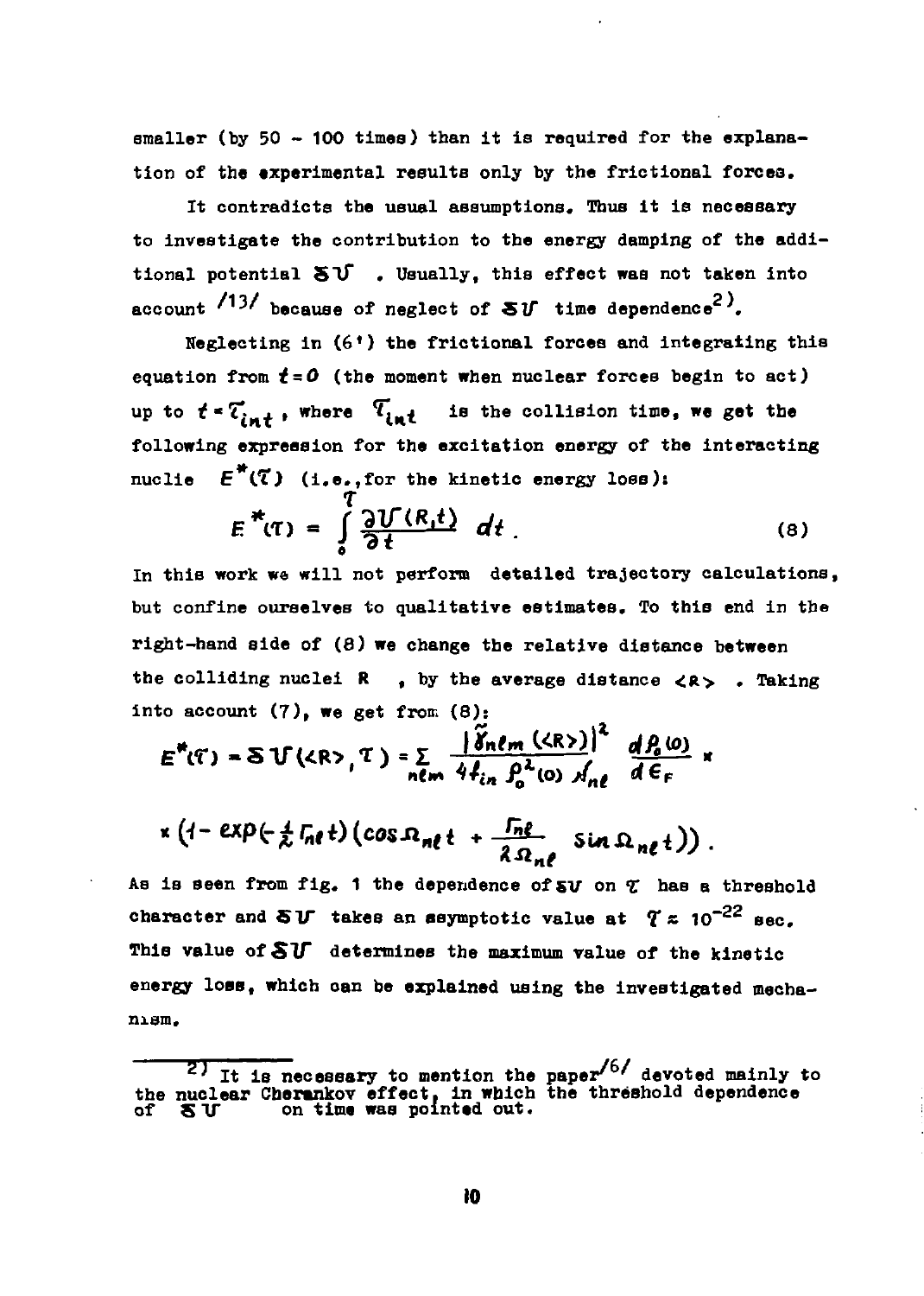**The experimental information about the dependence of the kinetic energy loss on the interaction time can be obtained analyzing correlations between the energy loss and the number of transferred nucleons or the angle of emission.** 

**Such an analysis requires additional assumptions about the reaction mechanism, thus introducing new uncertainties of the**  results. In<sup>/16/</sup> the correlations between the kinetic energy losses **and the widths of charge distributions of the reaction products 6 have been analyzed.** 

**Considering nucleon transfer as a diffusion process and describing this process by the Fokker-Flanck equation, we get a l.'iiear relation between**  $\vec{\sigma}^2$  **and the interaction time**  $\vec{\tau}$  (if diffusion coefficient  $\mathbf{D}_{\mathcal{F}}$  is a constant):

 $\sigma^2$  -  $2 D_x T$ 

**So, by measuring the dependence of the kinetic energy loss on the width of charge distribution, it is possible to obtain a**  dependence of the energy loss on the interaction time. An experimental dependence of  $E^*(\zeta)$  on  $\zeta$  is qualitatively the same as **in fig. 1.** 

**In order to estimate quantitatively the scale of the energy loss which can be explained by the investigated mechanism, we**  calculate the excitation energy of  $T\hat{\mathbf{k}}$  -  $E^*$  ( $T \approx 10^{-22}$  sec) in the reaction  $A_2 + TR$  ( $E_{\ell \alpha \ell}$  =388 MeV)<sup>/14/</sup> as a function of  $\Delta R = R_4 + R_5 - R$  • The results are shown in fig. 2. When  $\Delta R = 2.5 - 3.0$  fm that corresponds to the maximum value of  $\Delta R$  in the classical **trajectory calculations based on equation (6<sup>1</sup> ), the energy losses**  are of an order of (70 - 100) MeV. The maximum energy losses found **in this reaction experimentally are (120-140) MeV. But they include nuclear deformation (what is important for the exit channel** 

**II**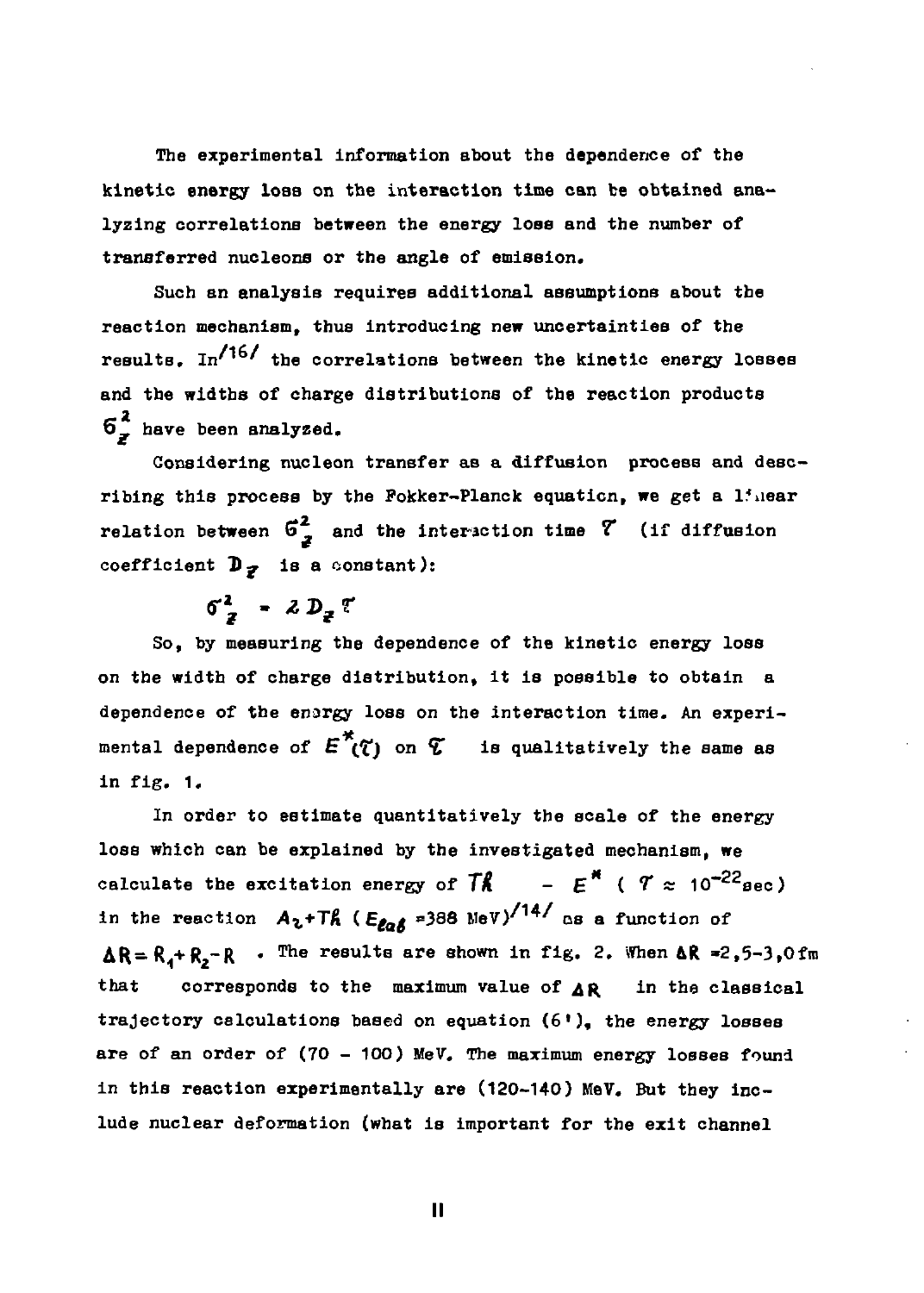



potential), Az excitation energy and the rotational energy losses due to the dissipation of the relative angular momentum.

The coefficient of tangential friction appeared to be large enough in our calculations and close to the value used in phenomenological models, If the relative angular momentum  $\ell$  is of the order  $\ell$   $\approx$  90 the rotational energy losses due to tangential friction are  $\sim$  30 MeV.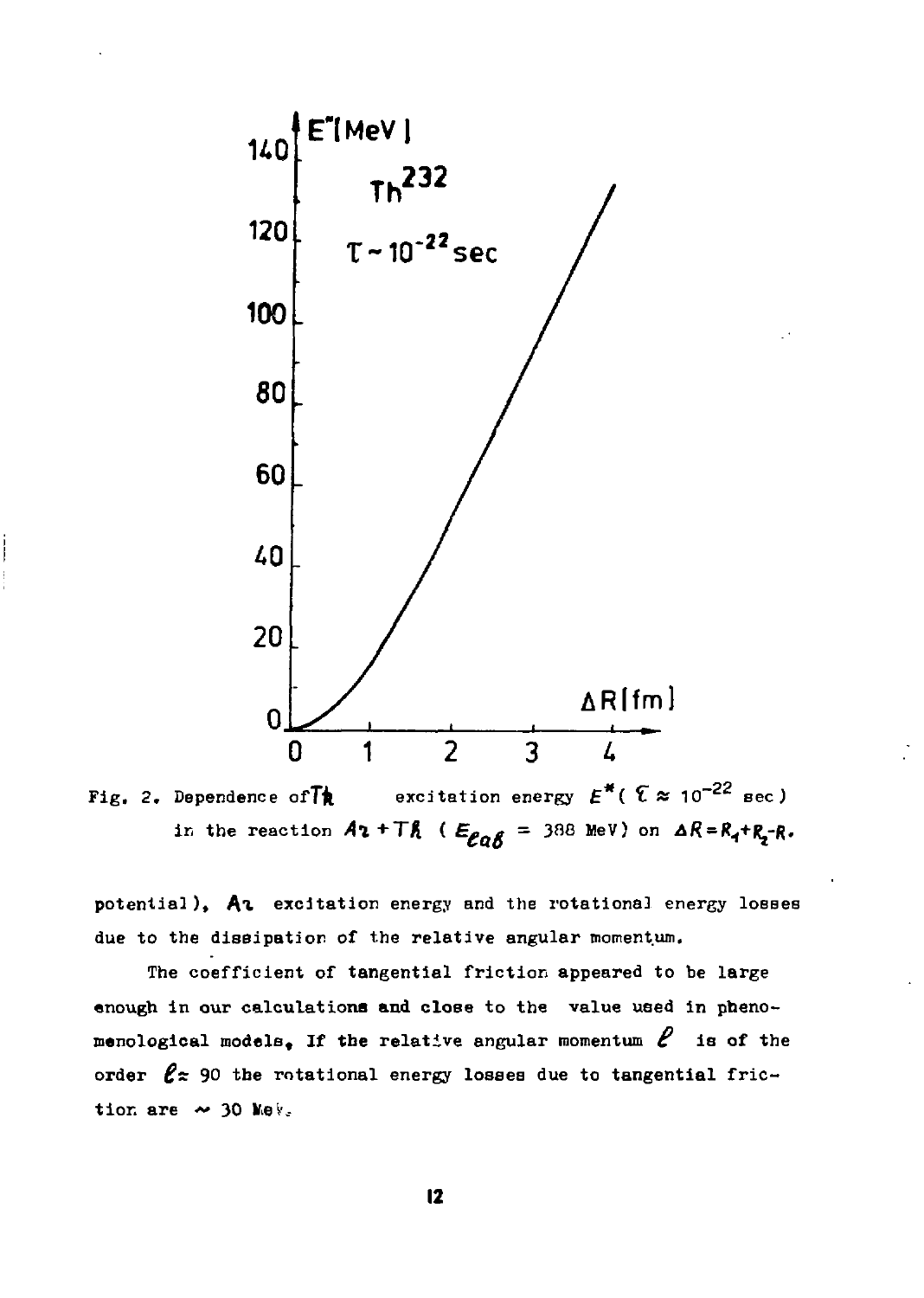Thus, the significant part of the kinetic energy losses can be explained by the mechanism investigated in this paper.

In the following paper we shall perform detailed trajectory calculations of heavy-ion deep inelastic collisions on the basis of equation (6<sup>1</sup> ).

#### References

- 1. V.V.Volkov. Particles and Nuclei 6, 1040, 1975.
- 2. «.U.Schroder, J.R.Birkelund, J.R.Huizenga et al. Phys.Hev. J6£, 623, 1977.
- 3. W.U.Schroder, and J.R.Huizenga. Ann. Hev. Mucl. Science 27, 465, 1977.
- 4. D.H.E.Gross and H.Kalinowski. Phys.Rep. 45, 198, 1978.
- 5. R.A. Broglia, C.H. Dasso and A. Winther. Phys. Lett. 53B. 301, 1974.
- 6. B.A.Rumjanzev. Preprint INP 77-19, Novosibirsk, 1977.
- 7. A.Bobr and B.Mottelson. Kuclear Structure, *т.2,* p. 585, Moscow, 1977.
- 8. D.Brink. Journ. de Phys. v.37, C-5, nº 11, 47. 1976.
- 9. J.Blocki et al. LBL-Report, LBL-5014, 1976.
- 10. C.Ngo, B.Tama in, K.Beiner, H.J.Lombard et al. Sucl.Phys. A252. 237, 1975.
- 11. A.B.Migdal. Theory of finite fermi-systems and properties of atomic nuclei, Hauka, Moscow, 1965.
- 12. V. Bundkov, V. Permjakov and H. Schulz. Phys. Lett. 59B. 125, 1975.
- 13. H.Hofmann and P.Siemens. Bucl.Pbya. A257. 165, 1976.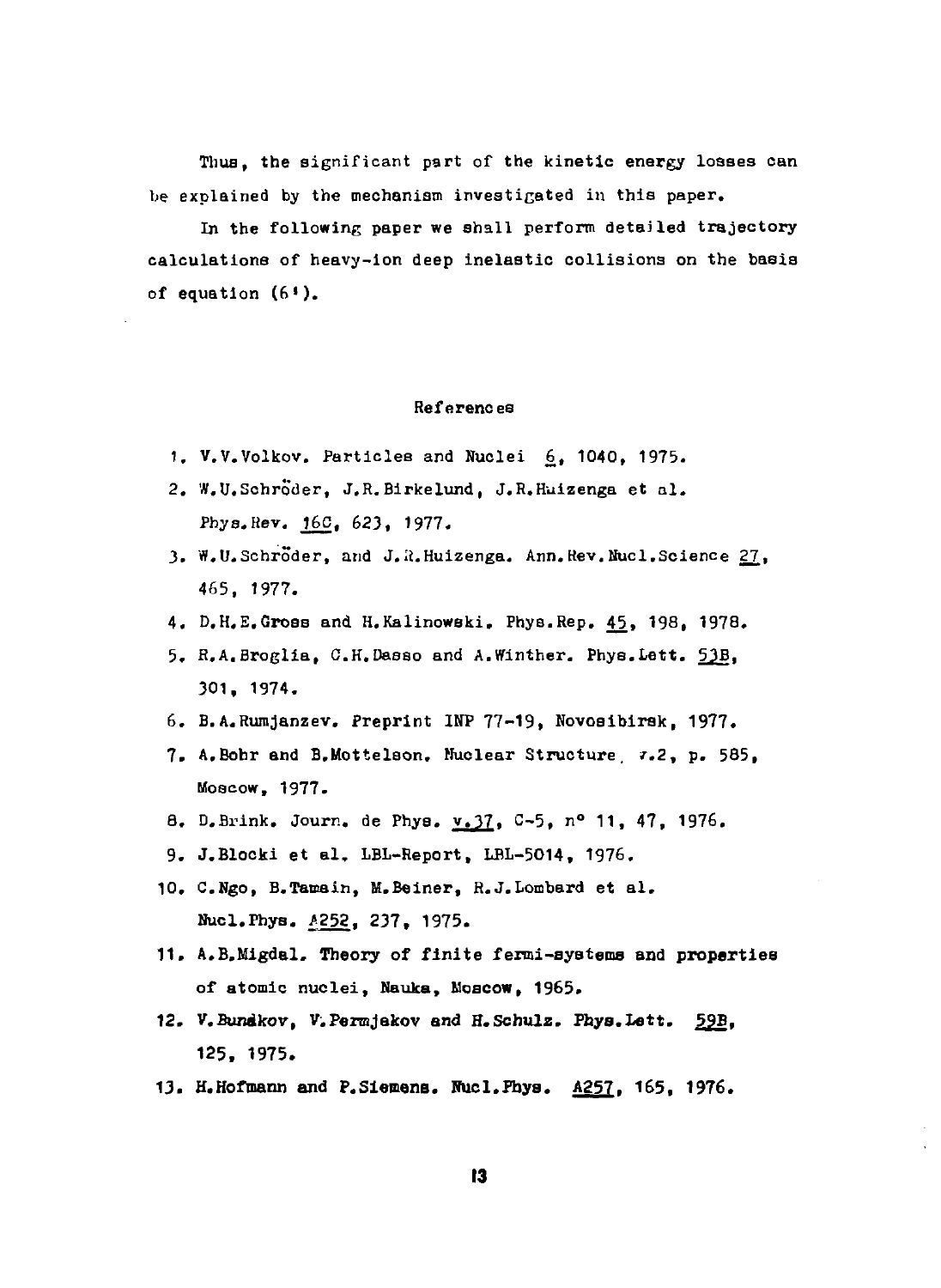- **14. A.O.Artukh, G.P.Gridnev, V.L.Mikheev, V.V.Volkov and J.Wilczynski. Nuol.Phys. A215. 91, 1973.**
- **15. V.K.Kolomijez. Jad.Pya, 28, 367, 1978.**
- 16. J.H.Huizenga, J.R.Birkelund and W.U.Schroder. Phys.**Rev.Lett.** *21,* 885, **1976.**



### **Received by Publishing Department on March 2 1979.**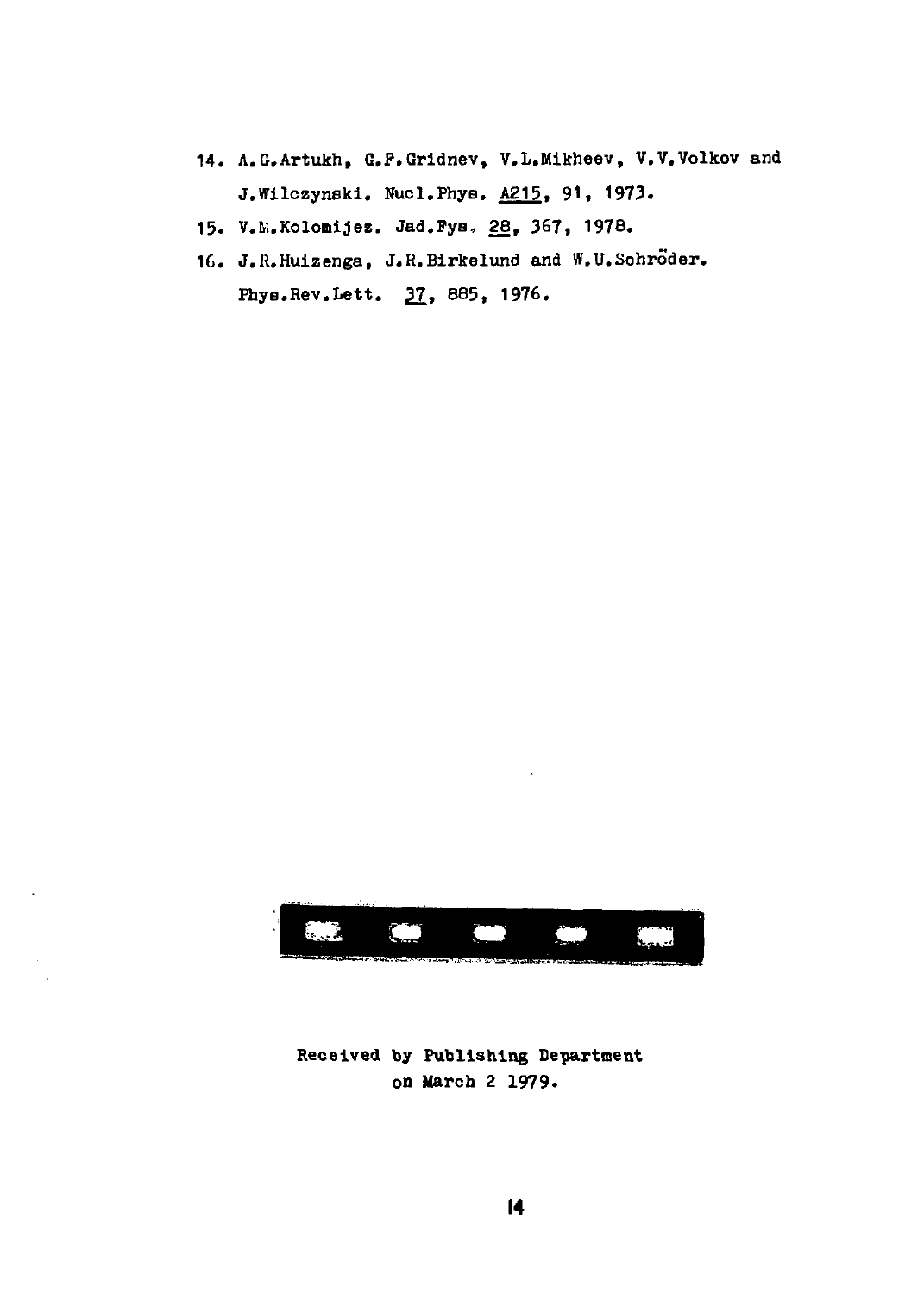### **WILL YOU FILL BLANK SPACES IN YOUR LIBRARY?**

Yon can receive by post the books listed below. Prices - in US **\$.** 

 $\bar{\gamma}$ 

including the packing and registered postage

| P1,2-7642  | Proceedings of the International<br>School of Young Physicists on High<br>Energy Physics. Gomel, 1973.                                        | 10.53 |
|------------|-----------------------------------------------------------------------------------------------------------------------------------------------|-------|
| DJ 2-8405  | Proceedings of the IV International<br>Symposium on High Energy and Ele-<br>mentary Particle Physics. Varna.<br>1974.                         | 3.89  |
| P1,2-8529  | The International School-Seminar of<br>Young Scientists. Actual Problems<br>of Elementary Particle Physics. So-<br>chi, 1974.                 | 4.70  |
| D6-8846    | XIV Symposium on Nuclear Spectro-<br>scopy and Nuclear Theory. Dubna,<br>1975.                                                                | 3.70  |
| E2-9086    | Proceedings of the 1975 JINR-CERN<br>School of Physics. Alushta, 1975.                                                                        | 16.00 |
| D13-9164   | Proceedings of the International Mee-<br>ting on Proportional and Drift Cham-<br>bers. Dubna, 1975.                                           | 10.00 |
| D1.2-9224  | Proceedings of the IV International<br>Seminar on High Energy Physics<br>Problems. Dubna, 1975.                                               | 4.80  |
|            | Proceedings of the VI European Con-<br>ference on Controlled Fusion and<br>Plasma Physics. Moscow, 1973, v.II.                                | 15.00 |
| D13-9287   | Proceedings of the VIII Internatio-<br>nal Symposium on Nuclear Electro-<br>nics. Dubna, 1975.                                                | 66    |
| D7-9734    | Proceedings of the International<br>School-Seminar on Reactions of Hea-<br>vy lons with Nuclei and Synthesis<br>of New Elements. Dubna, 1975. | 4.86  |
| D-9920     | the<br>International<br>Proceedings of<br>Conference on Selected Topics in<br>Nuclear Structure. Dubna, 1976.                                 | 15.00 |
| D2-9788    | Nonlocal, Nonlinear and Nonrenor-<br>malizable Field Theories. Procee-<br>dings of the IVth International Sym-<br>posium. Alushta, 1976.      | 4.20  |
| D1.2-10400 | Proceedings of the XVIII Internatio-<br>nal Conference on High Energy Phy-<br>sics. Tbilisi, 1976, 2 volumes.                                 | 25.00 |
| D9-10500   | Proceedings of the Second Symposi-<br>um on Collective Methods of Acce-<br>ieration. Dubna, 1976.                                             | 11.00 |

**College State** 

 $\pm$  $\ddot{\cdot}$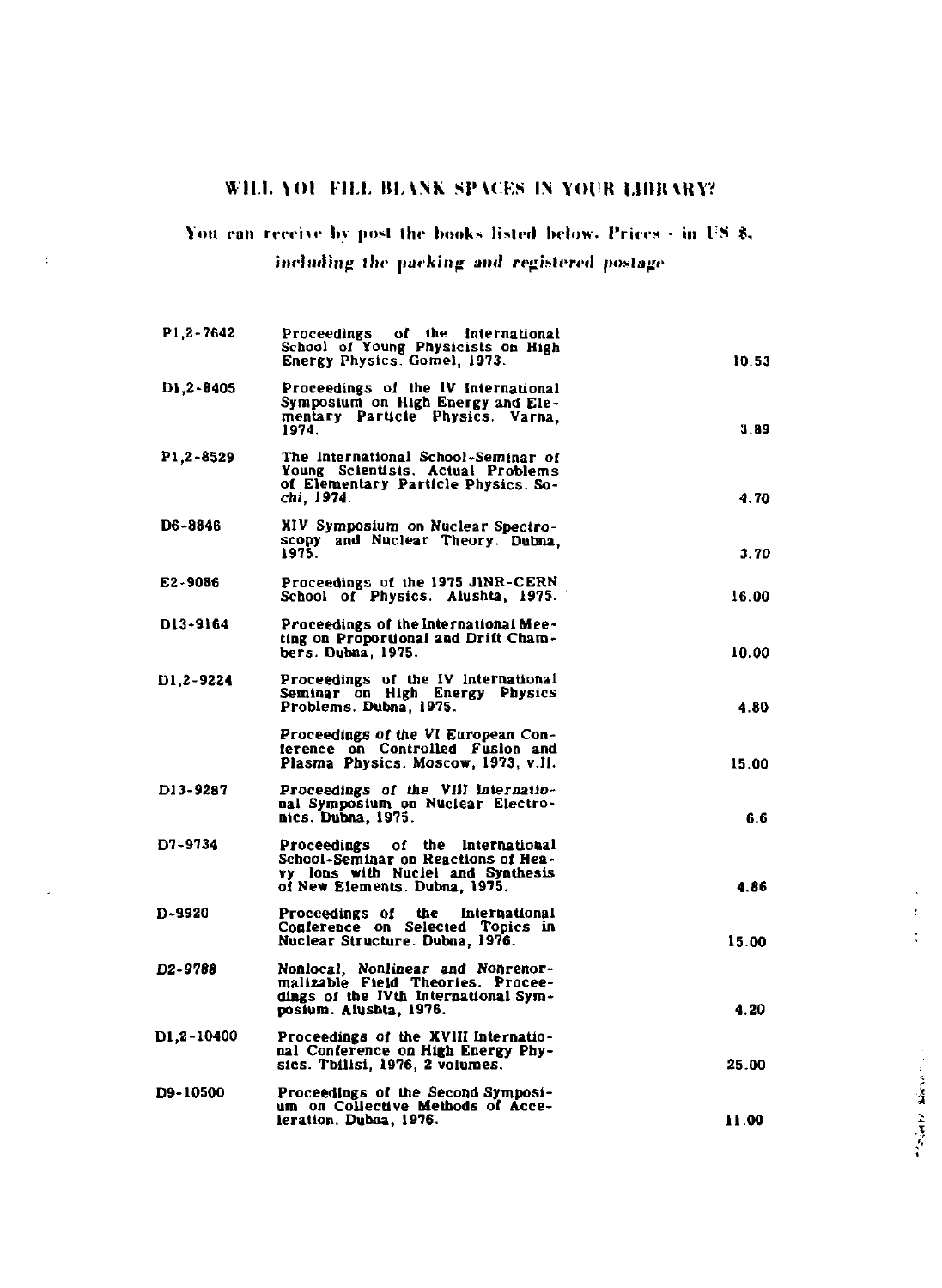| D2-10533     | Proceedings of the X International<br>School on High Energy Physics for<br>Young Scientists. Baku. 1976.                                      | 11.00 |
|--------------|-----------------------------------------------------------------------------------------------------------------------------------------------|-------|
| D13-11182    | Proceedings of the IX International<br>Symposium on Nuclear Electronics.<br>Varna, 1977.                                                      | 10.00 |
| D10,11-11264 | Proceedings of the international<br>Meeting on Programming and Mathe-<br>matical Methods for Solving the Phy-<br>sical Problems. Dubna, 1977. | 13.00 |
| D17-11420    | Proceedings of the International<br>Symposium on Selected Problems of<br>Statistical Mechanics. Dubna, 1977.                                  | 18.00 |
| D6-11574     | Proceedings of the XV Symposium<br>on Nuclear Spectroscopy and Nuc-<br>lear Theory. Dubna, 1975.                                              | 4.70  |
| D3-11787     | Proceedings of the III International<br>School on Neutron Physics. Aiush-<br>ta, 1978.                                                        | 12.00 |
| D13-11807    | Proceedings of the III International<br>Meeting on Proportional and Drift<br>Chambers. Dubna, 1978.                                           | 14.00 |

 $\overline{a}$ 

 $\mathbf{r}$ 

**Orders for Ihr above-mentioned books can be sent at the address: Publishing Department, JINR** 

**Head Post Office, P.O. Box 79 101000 Moscow, USSR** 

 $\sim 10^{-11}$ 

 $\sim 10^{-11}$